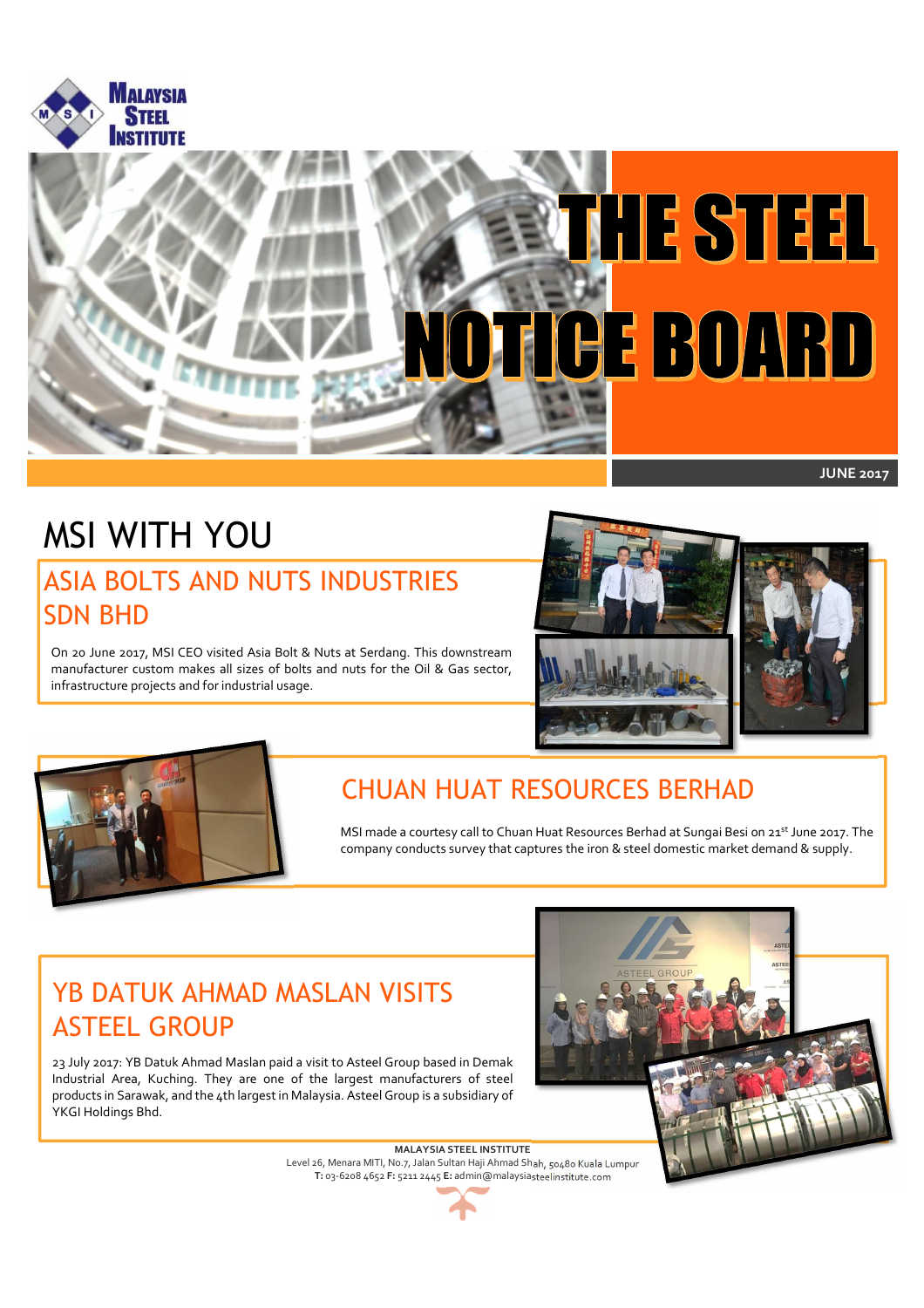## MSI BRIDGING GAPS: DIALOGUE ON NATURAL GAS PRICE

A dialogue on natural gas price was organized by Energy Commission on  $1^{st}$  June 2017 where PETRONAS was also present. This dialogue was requested by MISIF and also present at the dialogue were representatives from MITI, MIDA, MSI and Gas Malaysia.



### MAJLIS BERBUKA PUASA MITI & AGENSI 2017 BERSAMA YB MENTERI MITI



The Ministry of International Trade and Industry (MITI) held a "*Majlis Berbuka Puasa MITI & Agensi 2017 Bersama YBM"* on 5 June 2017 (Monday) i.e. 10 Ramadhan 1438H at the Perdana Hall, MITI Tower.

 Mejar Nizam Bin Dato 'Ahmad Tarmizi, Head of Imam Mosque and Encik Khalid Al-Walid, Ministry of Defense of Malaysia, the special guests at the event, shared their thoughts on the importance and significance of the Ramadhan month while breaking fast with YB Minister.

Besides this, Maghrib Prayer, Isya' and Tarawih were also held in Surau Ar-Rahman, Level 3, Menara MITI. About 20 students from Tahfiz Darul Furqan, Kuala Lumpur were also invited to participate. YB Minister graciously made some donations to the students. Also present were YB Datuk Ahmad Maslan, Deputy Minister (Industry), MITI and Y.Bhg.. Datuk Seri J. Jayasiri, Secretary General of MITI.

### LAUNCHING OF THE ASEAN CIRCLE & THE INAUGURAL ASEAN CIRCLE DIALOGUE



On 16 June 2017, MITI s organised the "Launching of the ASEAN Circle & the Inaugural ASEAN Circle Dialogue". Tan Sri Rastam, Chairman & Chief Executive of ISIS Malaysia, gave the welcoming speech followed by speeches from YB Datuk Mas Ermieyati Samsudin Deputy Minister of Tourism & Culture, YB Dato' Sri Reezal Merican Naina Merican, Deputy Minister of Foreign Affairs and YB Dato Sri Mustapa Mohamed, MITI Minister.

The dialogue that followed saw presentations on the 3 pillars of ASEAN - Socio-Cultural Pillar, Political-Security Pillar and Economic Pillar - developments taking place in each pillar and followed by discussions on the need to disseminate and promote ASEAN i.e. why, what and how to promote ASEAN to the peoples of ASEAN beyond the formal circle.

**MALAYSIA STEEL INSTITUTE** 

Level 26, Menara MITI, No.7, Jalan Sultan Haji Ahmad Shah, 50480 Kuala Lumpur **T:** 03-6208 4652 **F:** 5211 2445 **E:** admin@malaysiasteelinstitute.com